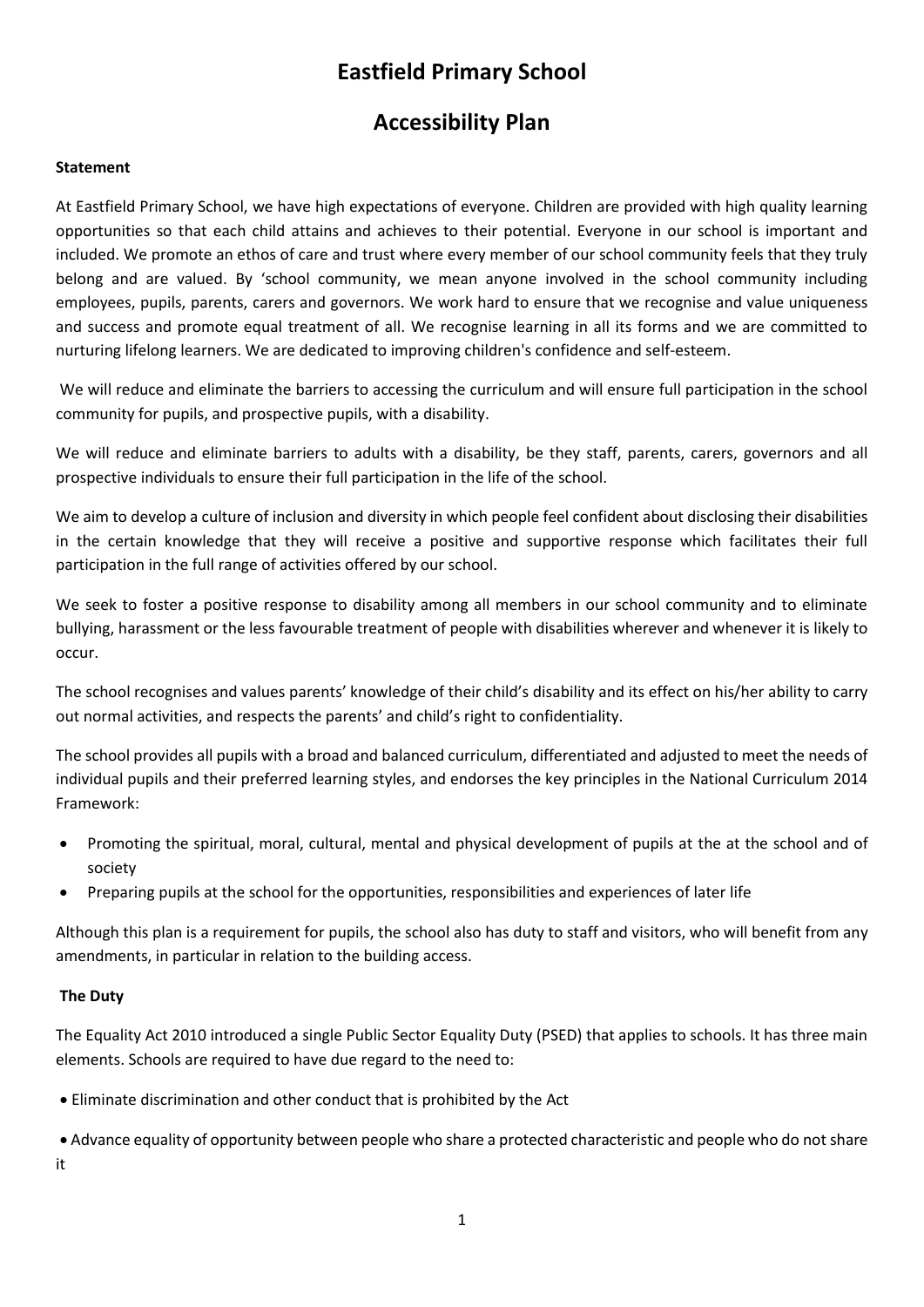Foster good relations across all characteristics – between people who share a protected characteristic and people who do not share it.

The equality duty covers the nine protected characteristics;

age, disability, gender, reassignment, pregnancy and maternity, race, religion or belief, sex and sexual orientation.

The governing board is required by to prepare an accessibility plan and "further such plans at such times as may be prescribed". This purpose of this document is to plan for;

- Increasing the extent to which disabled pupils can participate in the school's curriculum (See table 1 access to curriculum),
- Improving the physical environment of the school for the purpose of increasing the extent to which disabled pupils are able to take advantage of education and benefits, facilities or services provided or offered by the school (see table 2 access to the physical environment), and
- Improving the delivery to disabled pupils of information which is readily accessible to pupils who are not disabled (table 3 access to information).

# **Definition of Disability**

Disability is defined by the Equality Act 2010 as:

'When a person has a physical or mental impairment which has a substantial and long term adverse effect on that person's ability to carry out normal day to day activities'.

Some specified medical conditions, HIV, multiple sclerosis and cancer are all considered as disabilities, regardless of their effect.

#### **Action Plan**

To audit school resources to check a range of resources/materials are available for everyday use for pupils and staff.

If a child or adult with a specific disability which has not already been catered for comes to the school on a regular basis their needs will be addressed as a priority.

#### **Monitoring arrangements**

The application of this policy is monitored by the Estates & Compliance Manager and the CEO of BEP.

Copies of risk assessments and paperwork relating to any checks are kept in the school office.

This policy will be reviewed by the Headteacher and SENDCO every year. At every review, the policy will be shared with the Board of Trustees and approved by them and the CEO.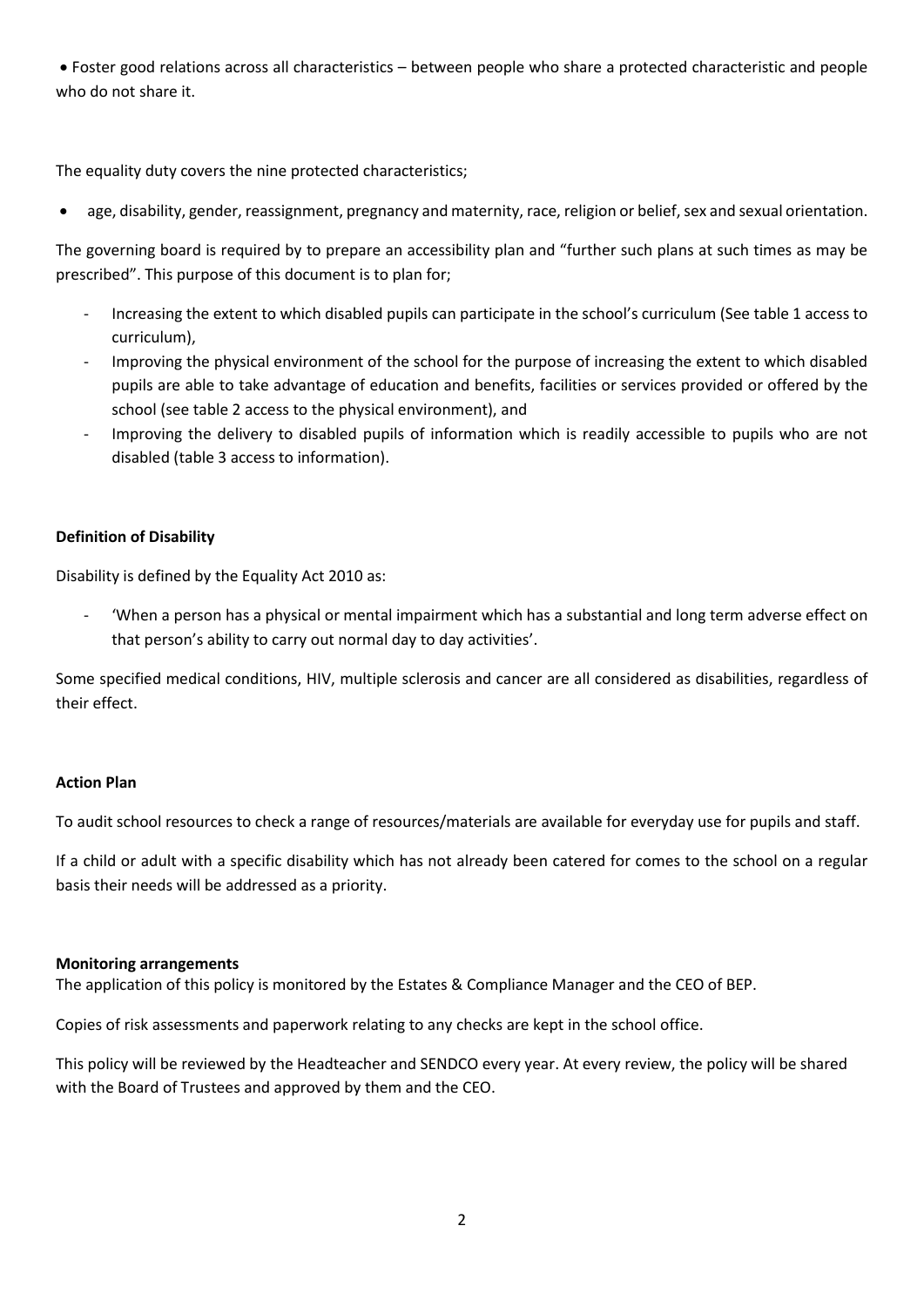# **This Policy was adopted by the Local Advisory Board of Eastfield Primary School on: Autumn term 2020**

# **Signature Helen Smith (Chair of Local Advisory Board)**

**This Policy has been agreed with the Headteacher of Eastfield Primary School on: August 2020**

**Signature: Ruth Ellis (Headteacher)**

#### **Linked Policies/Plans**

This plan will contribute to the review and revision of related school policies/plans:

- School Strategic Plan
- School Development Plan
- SEND Policy
- School Mental Health and Wellbeing Policy
- Equality Information and Objectives and Equality Statement
- Subject Policies
- Premises Plans
- Evacuation Plans
- Leicestershire County Council's expectations of schools concerning their arrangements for children with SEN and Disabilities (SEND)
- Leicestershire Local Offer

#### **Access to the Physical Environment**

The school is a single story building built in the 1960's. The main building entrance at reception has level access and a push button automatic door. The entrances to the Foundation stage classrooms and KS1 door near the staffroom are ramped or at ground level. The same is to be said regarding the KS2 buildings. The school office can be accessed from the front entrance but there are stairs to access the main school buildings. There is a disabled toilet next to the Foundation Stage entrance. The hall is on a lower level. There is a lift opposite the foundation classrooms through which the hall can be accessed. The fire alarm is a ringing bell automatic fire detection system with call points located at appropriate places around the building (i.e. all exit points). Visitors to the school are normally accompanied if they do not attend regularly and the member of staff accompanying the visitor is responsible to ensure they leave the building.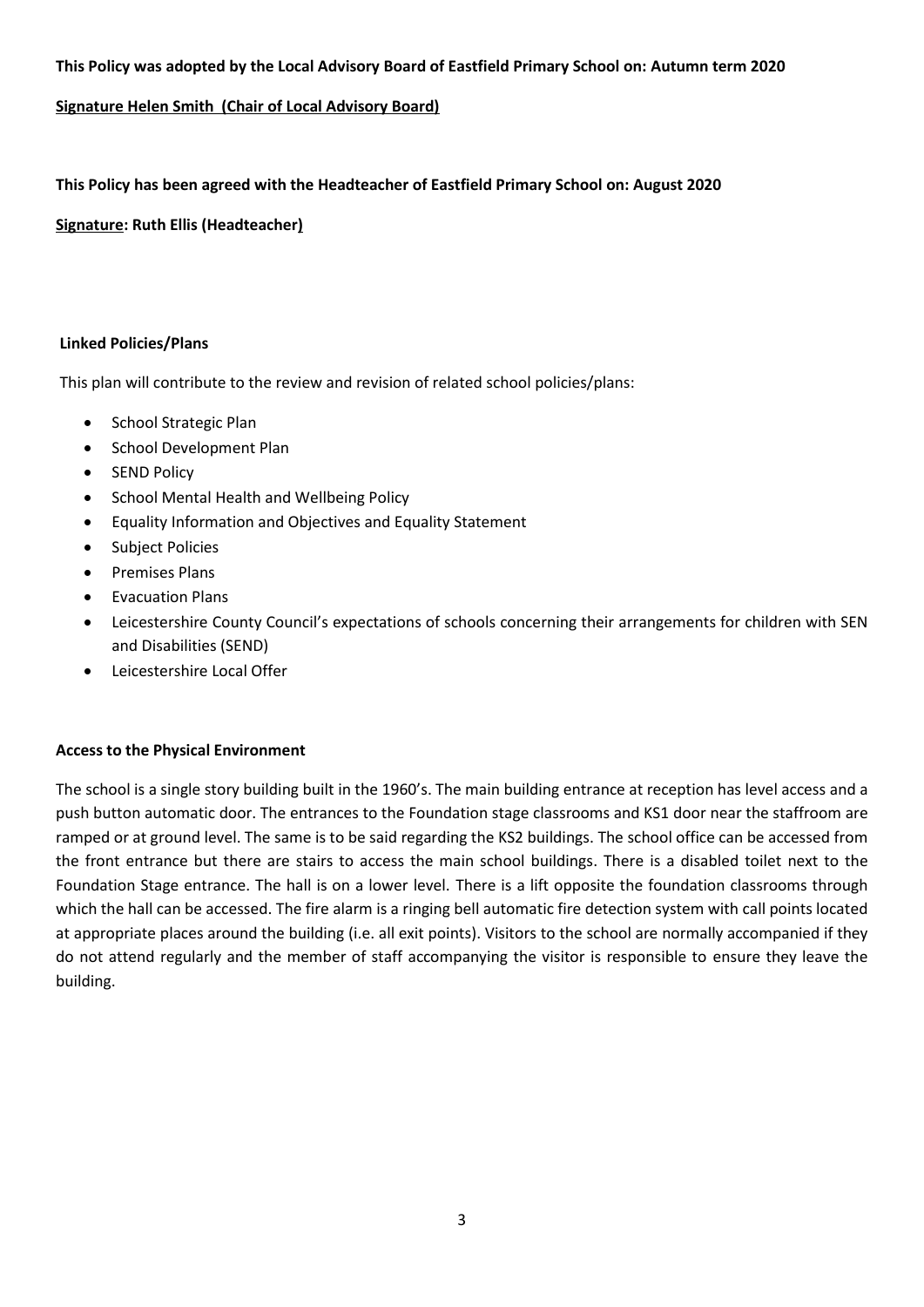| <b>School: Eastfield Primary School</b>                                                                                                                                                                                                                                                                                                                 | <b>Accessibility Plan</b>                                                                                                                                                                                                                                                                                                                                                                        | Date: April 2020                                        |                                            |                  |                                                                                                                                                                                                                  |
|---------------------------------------------------------------------------------------------------------------------------------------------------------------------------------------------------------------------------------------------------------------------------------------------------------------------------------------------------------|--------------------------------------------------------------------------------------------------------------------------------------------------------------------------------------------------------------------------------------------------------------------------------------------------------------------------------------------------------------------------------------------------|---------------------------------------------------------|--------------------------------------------|------------------|------------------------------------------------------------------------------------------------------------------------------------------------------------------------------------------------------------------|
| <b>Area of Improvement</b>                                                                                                                                                                                                                                                                                                                              | <b>Action to take</b>                                                                                                                                                                                                                                                                                                                                                                            | <b>Recources</b>                                        | <b>Responsibility</b>                      | <b>Timescale</b> | <b>Monitoring</b>                                                                                                                                                                                                |
| Access to and participation within the curriculum: To increase the extent to which disabled pupils can participate in the school curriculum.<br>Our aim at Eastfield is to reduce and eliminate barriers to access to the curriculum and to ensure full participation in the school community for pupils, and prospective pupils, with a<br>disability. |                                                                                                                                                                                                                                                                                                                                                                                                  |                                                         |                                            |                  |                                                                                                                                                                                                                  |
| To liaise with Nursery<br>providers earlier and more<br>frequently to review<br>potential intake for<br>September                                                                                                                                                                                                                                       | To identify pupils who may need<br>additional to or different provision for<br>the September intake                                                                                                                                                                                                                                                                                              | Procedures<br>Equipment<br>Teacher/SENCo<br>Time        | HT<br><b>EYFS teachers</b><br><b>SENCo</b> | Ongoing          | Transition for children from<br>Nursery provision into<br>school is smooth with<br>adequate and appropriate<br>resources and provision.<br>Learning walks.<br>Meetings with Nursery staff<br>in the summer term. |
| To review all statutory<br>policies to ensure that they<br>reflect inclusive practice and<br>procedure                                                                                                                                                                                                                                                  | To comply with the Equality Act 2010                                                                                                                                                                                                                                                                                                                                                             | Time                                                    | <b>HT</b><br>All staff<br>Governing Body   | Ongoing          | All policies clearly reflect<br>inclusive practice and<br>procedure.                                                                                                                                             |
| To establish close liaison<br>with parents                                                                                                                                                                                                                                                                                                              | To ensure collaboration and sharing<br>between school and families                                                                                                                                                                                                                                                                                                                               | Time                                                    | HT<br>All school staff                     | Ongoing          | Clear collaborative working<br>approach.<br>Parental view/ feedback.                                                                                                                                             |
| To establish close liaison<br>with outside agencies for<br>pupils with on-going health<br>needs. e.g. Children with<br>severe asthma, severe<br>allergies, diabetes or<br>mobility issues.                                                                                                                                                              | To ensure collaboration between all<br>key personnel.                                                                                                                                                                                                                                                                                                                                            | Time<br>Resources                                       | All staff involved with the<br>child       | Ongoing          | Clear collaborative working<br>approach.<br>Open dialogue.<br>Updated Individual<br>Healthcare Plans.                                                                                                            |
| To ensure full access to the<br>curriculum for all children                                                                                                                                                                                                                                                                                             | CPD for staff involving outside agencies<br>where necessary . Providing a<br>differentiated curriculum as necessary<br>with appropriate resources<br>• To use P levels and appropriate<br>banding levels to assist in developing<br>learning opportunities and also at<br>assessing progress<br>• Trained support staff support<br>· Multimedia activities<br>• Use of interactive ICT equipment | Time Equipment<br>Specialised<br>equipment<br>Furniture | All staff                                  | Ongoing          | Advice taken from specialist<br>teaching services and<br>strategies evident in<br>classroom practice                                                                                                             |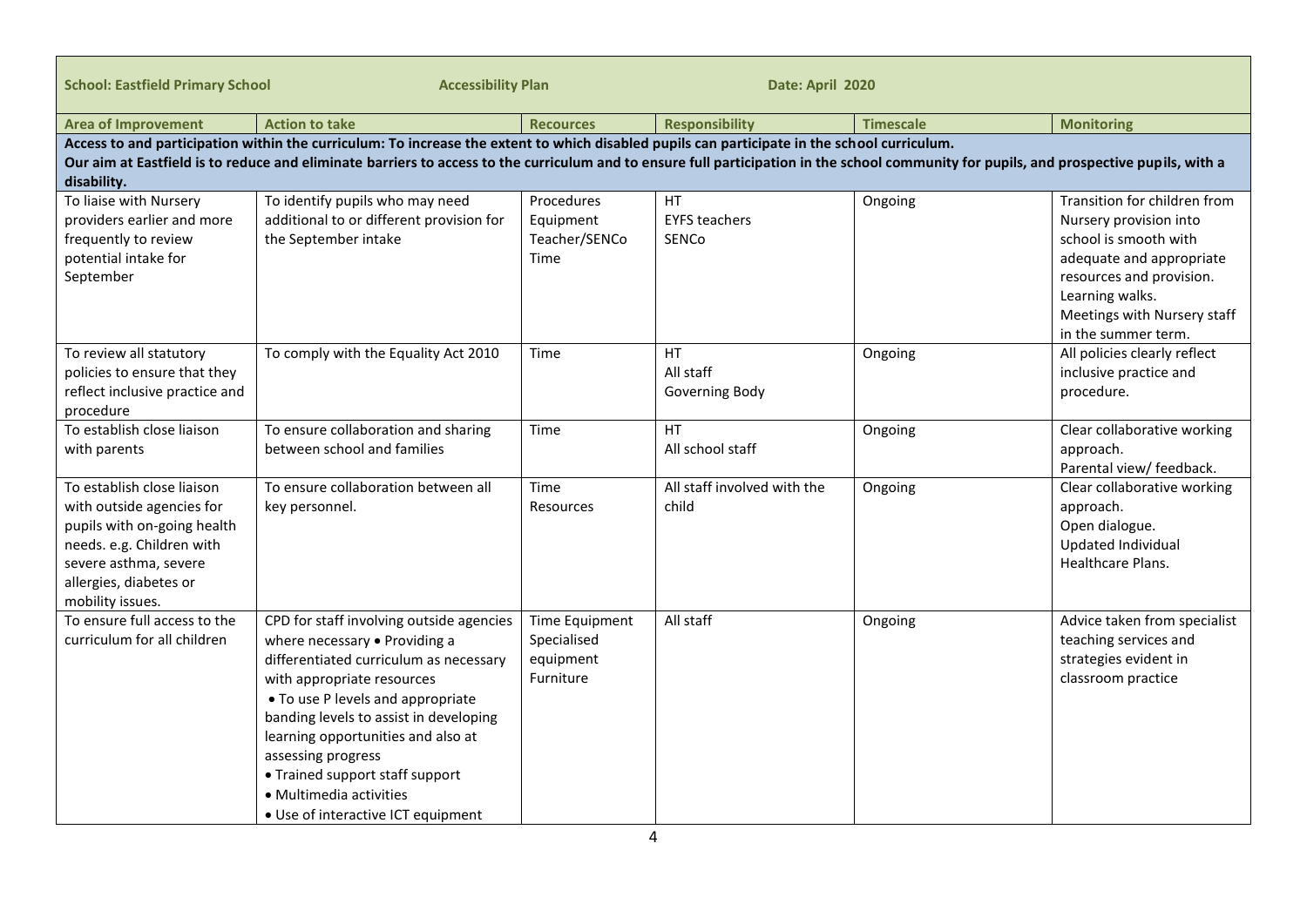|                                                                                                                                                                                     | • Specific equipment sourced from        |                   |                       |                             |                                 |  |
|-------------------------------------------------------------------------------------------------------------------------------------------------------------------------------------|------------------------------------------|-------------------|-----------------------|-----------------------------|---------------------------------|--|
|                                                                                                                                                                                     | specialist teaching services.            |                   |                       |                             |                                 |  |
| To review attainment of all                                                                                                                                                         | • SENCo and class teacher meetings       | Time for meetings | All staff             | Termly                      | Progress made/achieved          |  |
| SEND pupils                                                                                                                                                                         | (IEP meetings)                           | Send Support      |                       |                             | SEND Support plan targets       |  |
|                                                                                                                                                                                     | • School SEND Support plans written      | Plans             |                       |                             |                                 |  |
|                                                                                                                                                                                     | by class teachers / SENCo                | <b>IEPs</b>       |                       |                             |                                 |  |
|                                                                                                                                                                                     | . Pupil progress meetings . Scrutiny of  |                   |                       |                             |                                 |  |
|                                                                                                                                                                                     | assessment system                        |                   |                       |                             |                                 |  |
|                                                                                                                                                                                     | • Regular liaison with parents           |                   |                       |                             |                                 |  |
|                                                                                                                                                                                     | ·Intervention Evaluations                |                   |                       |                             |                                 |  |
|                                                                                                                                                                                     | • Small steps trackers                   |                   |                       |                             |                                 |  |
| To promote the involvement                                                                                                                                                          | Within the Curriculum, the school aims   |                   | Whole school approach | Ongoing                     | Varity of learning styles and   |  |
| of disabled students in                                                                                                                                                             | to provide full access to all aspects of |                   |                       |                             | multi-sensory activities        |  |
| classroom                                                                                                                                                                           | the curriculum by providing where        |                   |                       |                             | evident in planning and the     |  |
| discussions/activities                                                                                                                                                              | appropriate:                             |                   |                       |                             | classrooms. Ensuring that       |  |
|                                                                                                                                                                                     | • Wheelchair access                      |                   |                       |                             | the needs of all disabled       |  |
|                                                                                                                                                                                     | • Support for visually impaired children |                   |                       |                             | pupils, parents                 |  |
|                                                                                                                                                                                     | •Support for hearing impaired children   |                   |                       |                             |                                 |  |
| To take account of variety of                                                                                                                                                       | •Appropriate keyboard and mouse          | TBD               | Whole school approach | Ongoing                     | Ensuring that the needs of      |  |
| leaning styles when teaching                                                                                                                                                        | • Staff training                         |                   |                       |                             | all disabled pupils, parents    |  |
|                                                                                                                                                                                     | · Individualised resources to aid        |                   |                       |                             | and staff are represented       |  |
|                                                                                                                                                                                     | children in order to motivate and aid    |                   |                       |                             | within the school.              |  |
|                                                                                                                                                                                     | the learning process                     |                   |                       |                             |                                 |  |
|                                                                                                                                                                                     | •Use of multimedia                       |                   |                       |                             |                                 |  |
| All educational visits and                                                                                                                                                          | •Ensure each new venue/activity is       |                   | <b>HT</b>             | Ongoing according to school | All pupils will be able to take |  |
| activities to be accessible to                                                                                                                                                      | vetted for appropriateness.              |                   | All Staff             | calendar                    | part in school                  |  |
| all.                                                                                                                                                                                | .The school EVC to support staff with    |                   |                       |                             | events/activities and trips.    |  |
|                                                                                                                                                                                     | meeting access needs on trips.           |                   |                       |                             | Appropriate provision and       |  |
|                                                                                                                                                                                     | .Risk assessments to be carried out as   |                   |                       |                             | support will be in place        |  |
|                                                                                                                                                                                     | appropriate to the activity/visit/trip   |                   |                       |                             | where required.                 |  |
|                                                                                                                                                                                     | etc.                                     |                   |                       |                             |                                 |  |
| Access to the physical environment To improve the physical environment of the school to increase the extent to which disabled pupils can take advantage of education and associated |                                          |                   |                       |                             |                                 |  |
| services.                                                                                                                                                                           |                                          |                   |                       |                             |                                 |  |
| To continue improving the                                                                                                                                                           | Taking into account of the needs of the  | Time              | <b>SLT</b>            | Ongoing                     | Enabling needs to be met        |  |
| physical environment of the                                                                                                                                                         | pupils, staff and visitors with physical |                   | Premises officers     |                             | where possible                  |  |
| school                                                                                                                                                                              | difficulties when planning and           |                   |                       |                             |                                 |  |
|                                                                                                                                                                                     | undertaking future improvements and      |                   |                       |                             |                                 |  |
|                                                                                                                                                                                     | refurbishments of the site and           |                   |                       |                             |                                 |  |
|                                                                                                                                                                                     | premises, such as improved access,       |                   |                       |                             |                                 |  |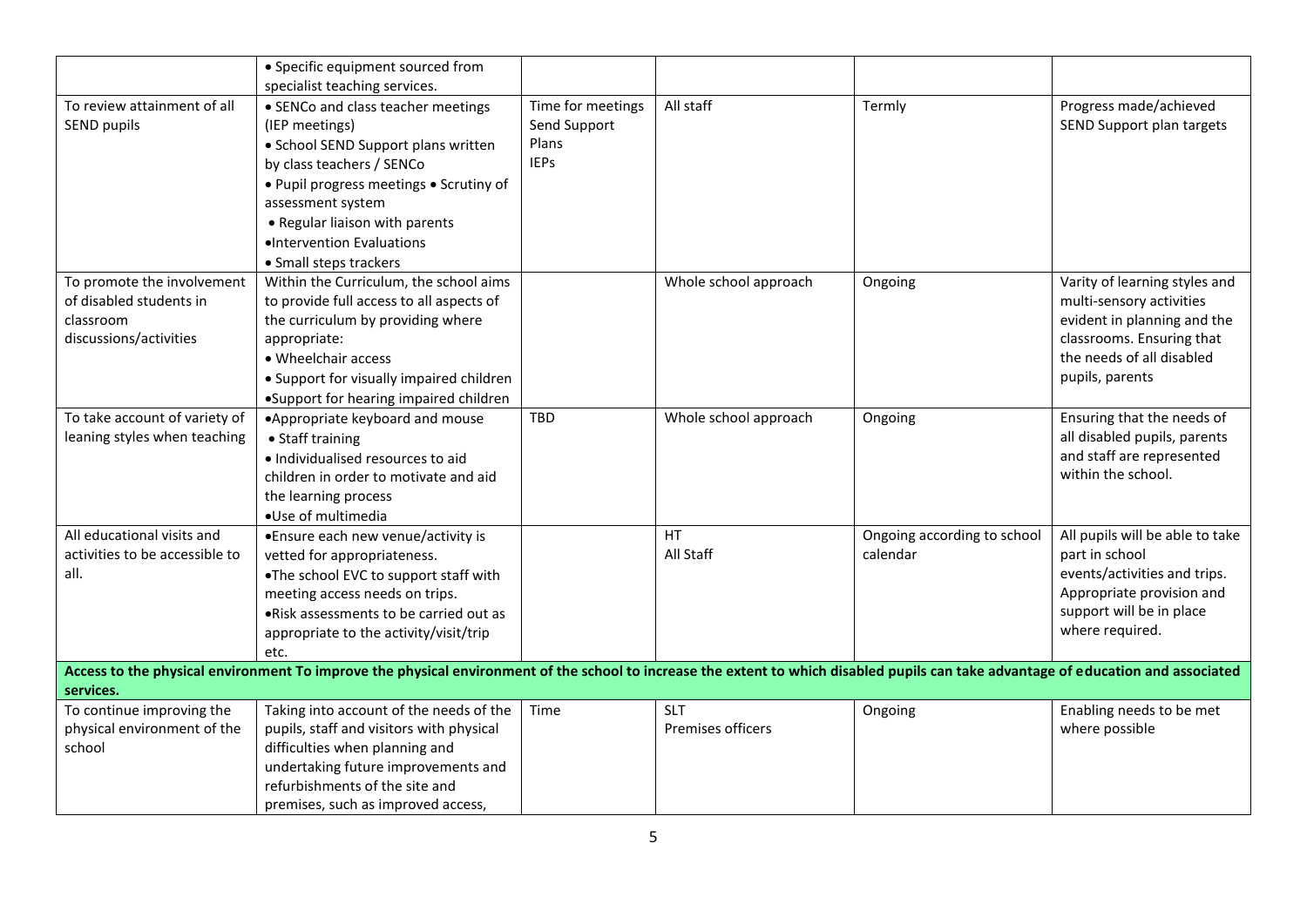|                                                                                                           | lighting and more accessible facilities<br>and fittings.                                                                                                                                                       |                                                                            |                                                                         |         |                                                                                                       |
|-----------------------------------------------------------------------------------------------------------|----------------------------------------------------------------------------------------------------------------------------------------------------------------------------------------------------------------|----------------------------------------------------------------------------|-------------------------------------------------------------------------|---------|-------------------------------------------------------------------------------------------------------|
| Ensure visually stimulating<br>environment for all children                                               | Colourful, lively displays in classrooms<br>and inviting areas                                                                                                                                                 | Time<br>Resources<br>Furniture                                             | All staff                                                               | Ongoing | Lively and inviting<br>environment maintained                                                         |
| Ensuring all with a disability<br>are able to be involved                                                 | .To meet with parents when writing<br><b>EHCP</b><br>•Make sure all disabled children have<br>plans in their SEND support plans on<br>how to access all areas of the school.                                   | Time                                                                       | All staff<br>Children<br>Parents/carers                                 | Ongoing | Enabling needs to be met<br>where possible.<br>Liaison with external<br>agencies.                     |
| To ensure that the medical<br>needs of all pupils are met<br>fully within the capability of<br>the school | .To meet with parents when writing<br><b>IHCP</b><br>.To liaise with external agencies<br>.To identify training needs                                                                                          | Time                                                                       | HT.<br>SENCo<br>Class Teacher<br>External agencies where<br>applicable. | Ongoing | All advice acted upon. All<br>pupils' needs are met and<br>they are able to access the<br>curriculum. |
| To ensure driveway, roads,<br>paths around the school are<br>as safe as possible                          | •Communication with parents through<br>letters/ newsletters/website/1:1<br>school staff.<br>•Safety improved with parking.<br>·Liaison with beat officers.                                                     | Time                                                                       | <b>SLT</b>                                                              | Ongoing | No accidents                                                                                          |
| <b>Access of information</b>                                                                              | To improve the delivery of information for disabled pupils and parents                                                                                                                                         |                                                                            |                                                                         |         |                                                                                                       |
| To ensure all children with<br>SEN/D have access to the<br>curriculum (inc. ASC, ADHD,<br>Dyslexia etc.)  | .Regular parental communication<br>·Individualised teaching strategies<br>used for all children who require it.<br>·Interventions<br>•Adult/ peer support<br>•EHCPs, IEPs, SEN support plans.<br>●ELSA support | Time<br>Resources<br>Strategies put into<br>place Classroom<br>environment | All staff<br><b>ELSAs</b>                                               | ongoing | All children being able to<br>access the curriculum                                                   |
| To review children's records<br>ensuring schools awareness<br>of any disabilities                         | ·Information collected about new<br>children. . Records passed up to each<br>class teacher.<br>. End of year class teacher meetings.<br>•Annual reviews<br>$\bullet$ EPs<br>•Updated IHCPs                     | Training<br>Time<br>Resources                                              | <b>HT</b><br>All staff<br>Office staff                                  | Ongoing | All school staff aware of<br>disabilities of children in<br>their classes.                            |